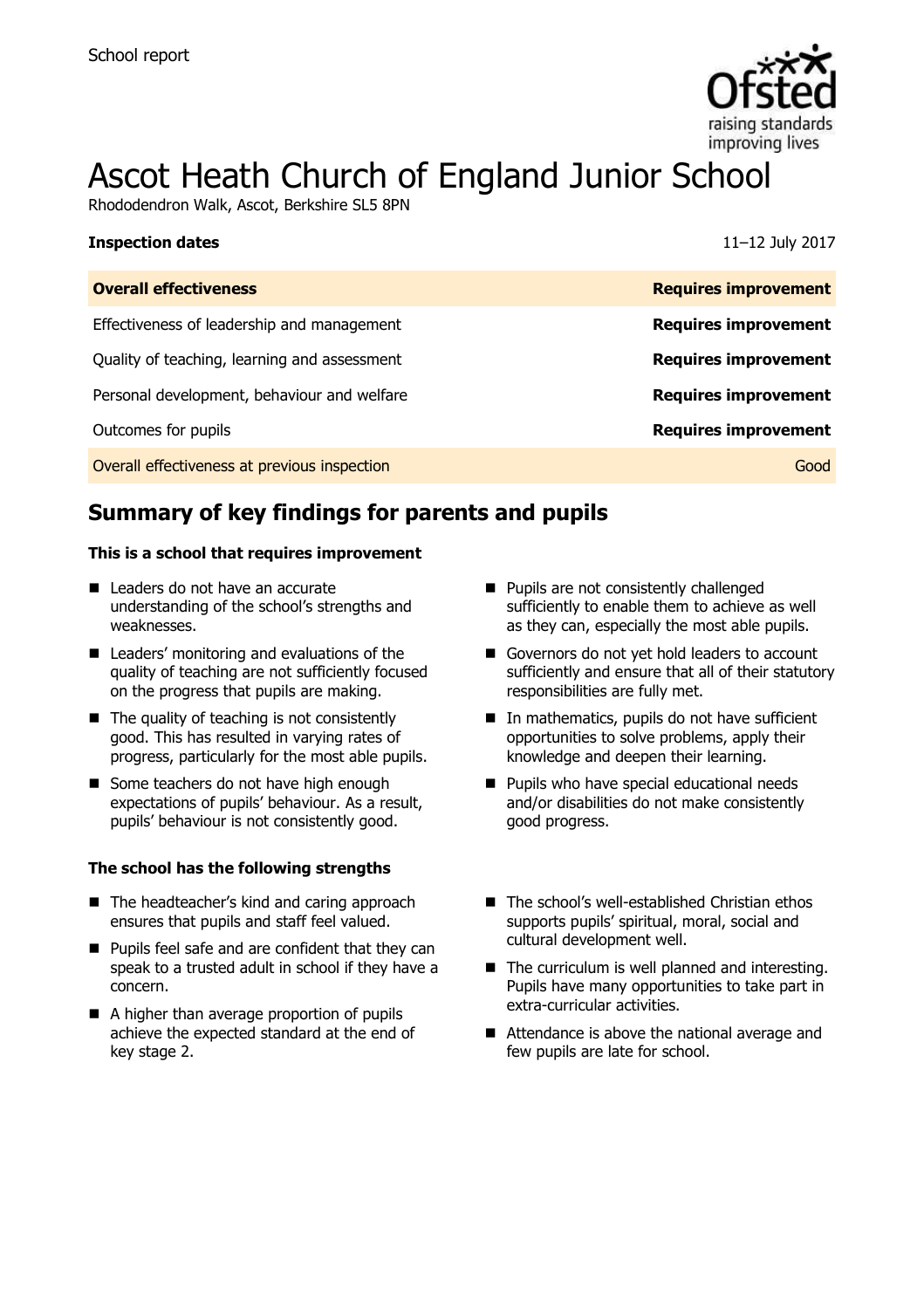

# **Full report**

### **What does the school need to do to improve further?**

- **Improve leadership and management by:** 
	- strengthening leaders' monitoring of the quality of teaching so that this is more closely linked to how well pupils are learning
	- strengthening the school's self-evaluation so that it is more accurate
	- strengthening arrangements for teachers' performance management to enable leaders to hold staff to account sufficiently
	- strengthening the work of the governing body to ensure that governors hold leaders to account more fully
	- ensuring that the school's website meets all statutory requirements for the publication of information about the curriculum, pupils' average progress and average scores in their key stage 2 tests, and the school's accessibility plan.
- Improve the quality of teaching and learning in order to improve outcomes for pupils by ensuring that:
	- teachers have consistently high expectations of pupils' learning and achievement, including the most able pupils, to enable them to achieve highly
	- teachers set work for all groups of pupils and provide appropriate guidance so that they are able to make the progress that they are capable of
	- pupils have sufficient opportunities to deepen their understanding in mathematics and to solve problems
	- pupils who have special educational needs and/or disabilities receive the most appropriate support to enable them to make better progress in reading.
- **IMPROVE pupils' behaviour by ensuring that:** 
	- leaders set clearer and higher expectations of pupils' behaviour, which are adopted and enforced consistently by all staff, both in class and around the school.

An external review of governance should be undertaken to assess how this aspect of leadership and management may be improved.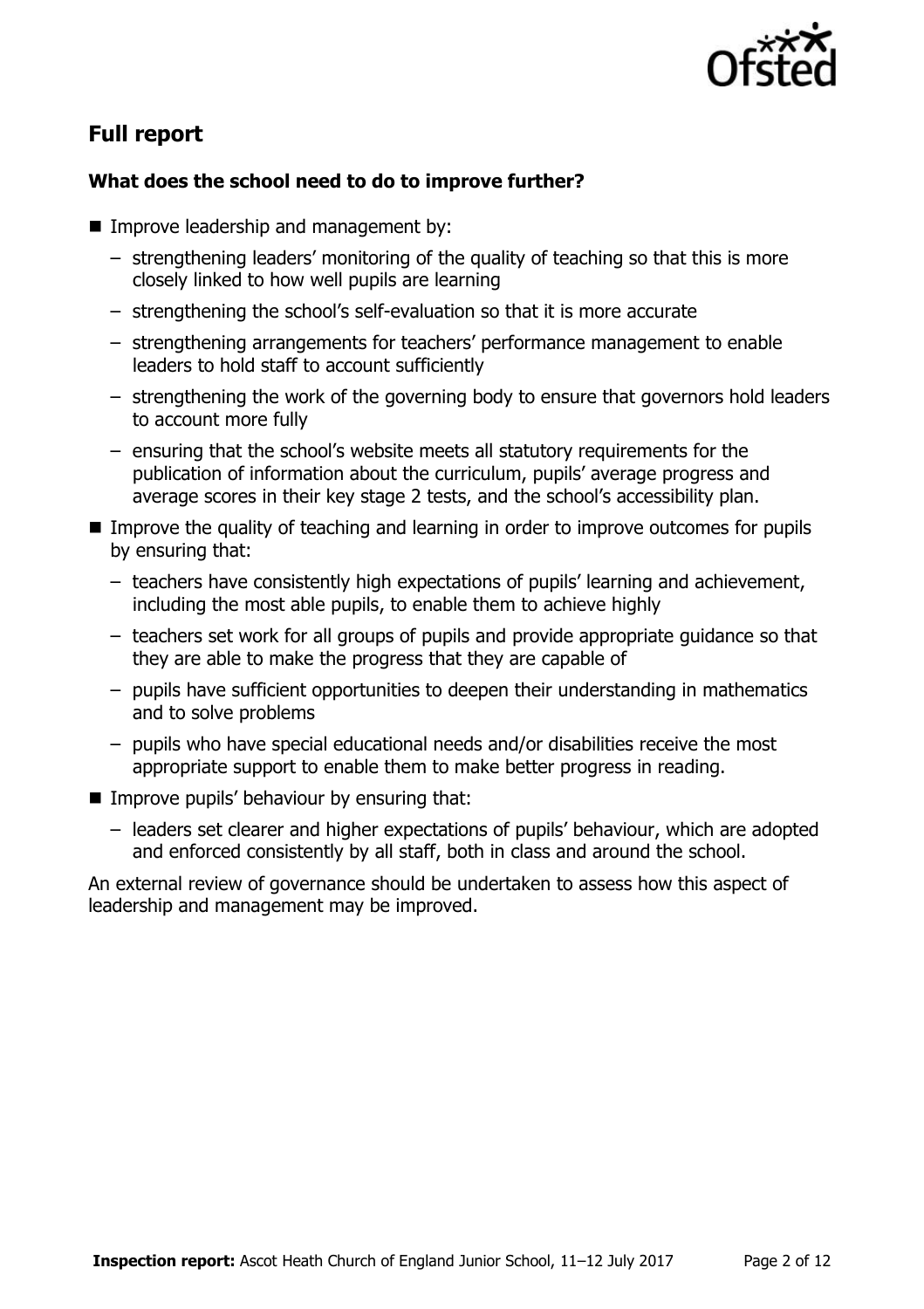## **Inspection judgements**

### **Effectiveness of leadership and management Requires improvement**

- Leaders have not ensured that the quality of teaching and pupils' behaviour are consistently good across the school. While leaders are aware of some of the weaknesses in aspects of the school's work, their self-evaluation is inaccurate and overgenerous. As a result, leaders have not recognised shortcomings, for example in pupils' behaviour, and have not taken effective action to improve this.
- Leaders regularly monitor the quality of teaching at the school and look at pupils' work in books. However, at present this does not yet focus sufficiently on the progress that pupils are making and how teaching is helping pupils to learn. As a result, teachers are not given precise enough guidance about how to improve aspects of their teaching to enable pupils to learn consistently well.
- **Performance management is in place for teaching staff. However, some targets are not** sufficiently focused to enable leaders to evaluate how well these have been met. This means that leaders are not able to hold teachers to account sufficiently, including for the progress that pupils are making.
- The headteacher models kindness, respect and compassion to others and ensures that pupils and staff feel valued. She has ensured that staff are given opportunities to grow professionally and to take on, where appropriate, leadership responsibilities. This has contributed effectively to the development of subject leaders in the school. Teachers have also appreciated opportunities to work collaboratively and to learn from other teachers across the school's cluster.
- Leaders use information well from the school's system for keeping track of pupils' progress. They see how well pupils are progressing in reading, writing and mathematics, and identify any dips in progress. Leaders have already established that some groups of pupils are not making enough progress and have plans to address this.
- The English and mathematics leaders contribute well to the school and they are beginning to play an increasing role in leading these subjects. Their effective leadership has led to improvements in pupils' learning. As a result of adjustments to teaching arrangements in mathematics, pupils in Years 3 and 4 are now making better progress. Pupils are encouraged to use more practical equipment, which is enabling them to improve their understanding of different aspects of mathematics, such as fractions. However, leaders acknowledge that pupils do not yet have enough opportunities to apply their skills to solve problems and deepen their learning.
- Leaders acknowledge that, until recently, the school's identification of pupils who have special educational needs and/or disabilities was inaccurate. This is because some pupils had previously underachieved and there was a lack of rigour in the school's procedures. Leaders have now reduced the number of pupils on the school's special educational needs register so that the proportion of pupils who have special educational needs and/or disabilities is now similar to the national average. Leaders ensure that pupils who have special educational needs and/or disabilities are given support in class to help them learn. However, this support is not consistently as effective as it could be. In addition, the gap between these pupils' achievement and

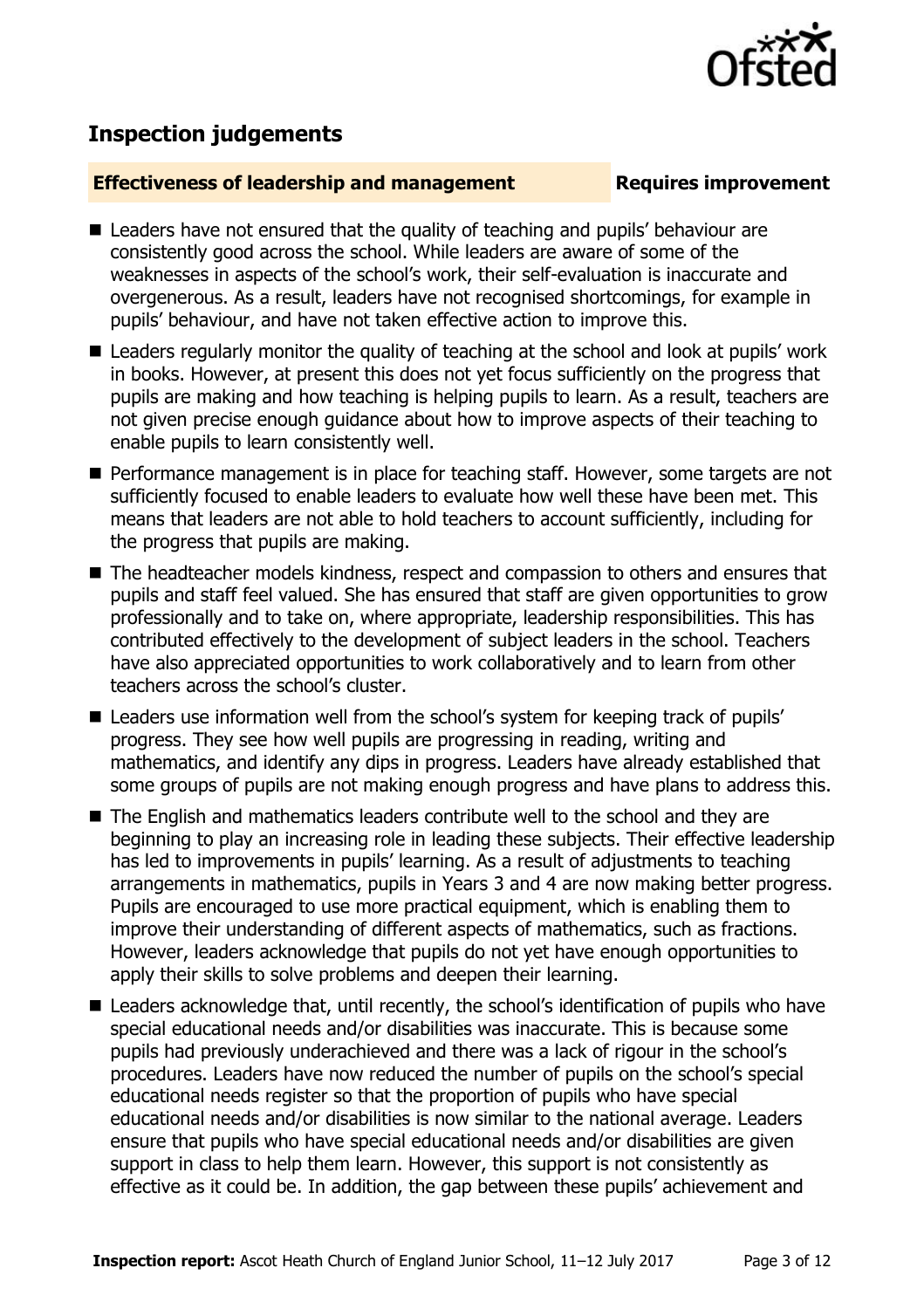

that of other pupils is continuing to widen in reading.

- The pupil premium grant is used well. Judicious use of financial support enables disadvantaged pupils to be fully included in school activities, for example by taking part in school visits. The family support worker provides disadvantaged pupils with appropriate additional support, especially with their social and emotional development.
- The school's Christian ethos and values contribute well to pupils' spiritual, moral, social and cultural development. Through their religious education, pupils learn about a diversity of faiths, including Christianity, Islam and Sikhism. Pupils learn about different places of worship and the significance of special days such as Shrove Tuesday. Pupils learn about important values such as democracy through voting for the school council. They learn about other important British values such as liberty and tolerance through assemblies.
- The curriculum is broad, balanced and interesting. Curriculum overviews and plans ensure that there is appropriate coverage and progression of skills. Leaders have designed a curriculum that enables appropriate links between different subjects to be made. This provides a meaningful context for pupils' learning. In addition, the school organises a wide range of visits to spark pupils' interest and promote their enjoyment and understanding. For example, pupils visited Kew Gardens to learn about the features of a rainforest. An Egyptian day gave pupils an exciting opportunity to 'become ancient Egyptians' and learn about many different Egyptian customs.
- School leaders ensure that pupils have many opportunities to take part in and enjoy a wide range of extra-curricular activities, such as netball, golf, French and drama. Leaders make effective use of the sports funding. Various sports coaches have been employed to widen the range of sports available to pupils and to increase teachers' knowledge and expertise. In Years 5 and 6, pupils enjoy the opportunity to take part in residential visits. These visits are used effectively to promote pupils' learning across the curriculum and to develop their writing skills.

### **Governance of the school**

- In recent years there has been a number of changes to the governing body, and a new chair of governors was appointed in September 2016. However, the current structure has prevented governors from meeting their responsibilities fully. For example, the current governance structure does not enable governors to fully discuss personnel matters, such as those relating to teachers' performance, in a timely manner.
- Governors visit the school regularly and receive regular reports and information about pupils' progress from the headteacher. Governors understand where there are dips in pupils' progress and are now beginning to hold leaders to account more fully by asking questions in meetings. However, this work is at an early stage.
- Governors have increased their understanding of their roles and responsibilities by attending specific courses. However, there are some gaps in governors' knowledge, including safer recruitment processes. In addition, governors have not ensured that performance management arrangements are sufficiently robust and that all the required statutory information is published on the school's website.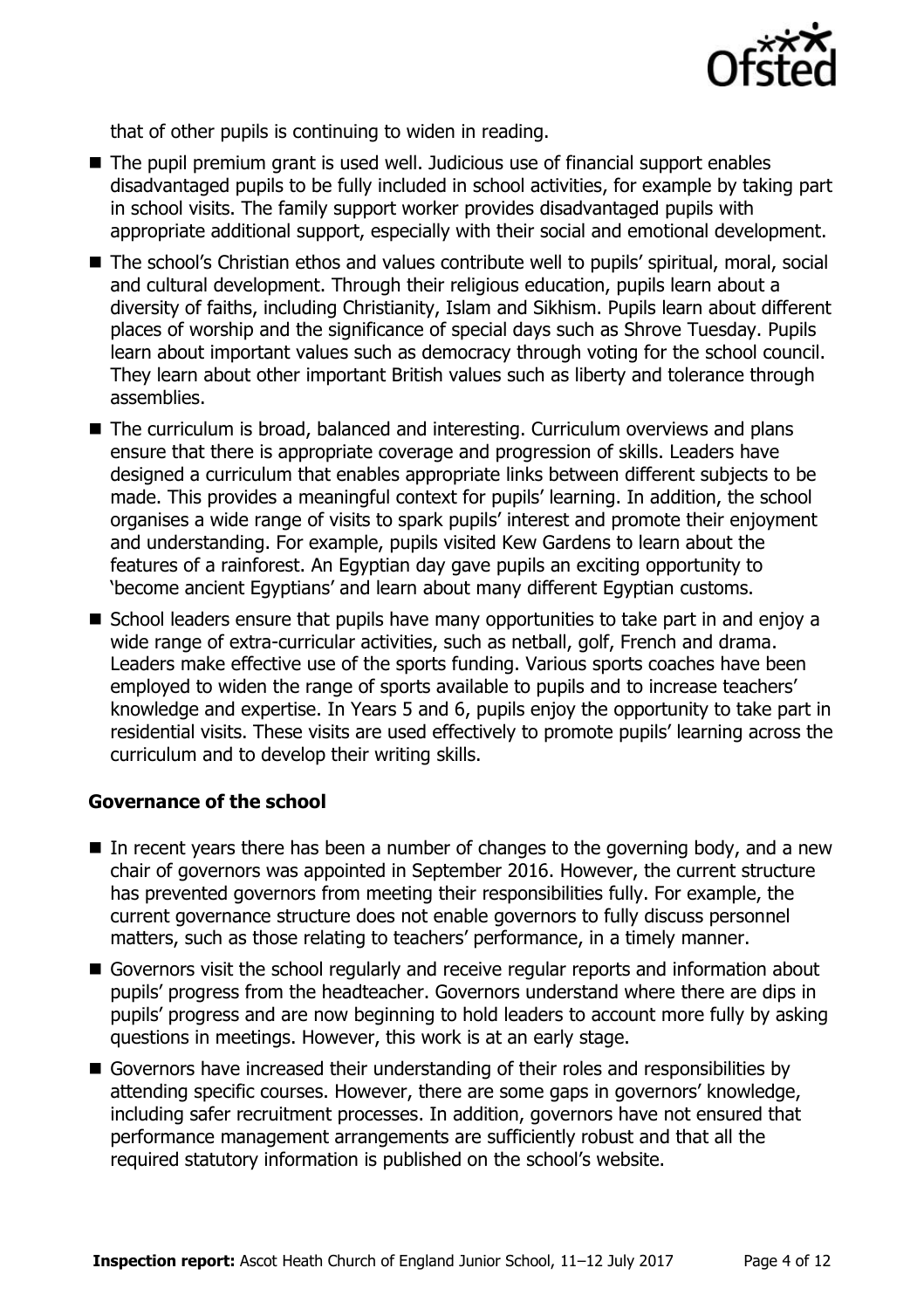

### **Safeguarding**

- The arrangements for safeguarding are effective.
- Staff and leaders know pupils and their families very well and are therefore alert and responsive to any changes in pupils' behaviour. Appropriate training has ensured that staff are knowledgeable about safeguarding. Staff are confident about the procedure to follow and refer concerns promptly to the headteacher. Concerns about pupils are suitably logged, although record-keeping is not always as systematic as it could be. Nevertheless, concerns are referred on quickly to outside agencies when needed. The school works effectively with other agencies to ensure that pupils and their families receive the support they need.
- In 2016, school leaders and governors commissioned a local authority review of safeguarding. However, this review did not embrace all of the checks that need to be carried out when staff are appointed to the school. As a result, there was a gap in the school's procedures which school leaders have now swiftly addressed.
- School leaders and governors are aware of the potential risks posed by the pedestrian access to the school site. Governors have sensible plans underway to improve the security of the perimeter fencing.
- Staff are unanimous in their view that pupils are safe at Ascot Heath. The vast majority of parents report that their children feel safe at school. As one parent commented, 'I find the school to be a safe and nurturing environment.'

### **Quality of teaching, learning and assessment Requires improvement**

- Teaching across the school is not consistently good. While there is some very strong teaching in the school, the quality of teaching across the school is variable. As a result, pupils' progress in the school is uneven. In addition, leaders acknowledge that the progress of some pupils has been held back by historic weak teaching.
- In some classes, teachers' expectations are not high enough, especially of the most able pupils. As a result, the quality of some pupils' work and presentation is not good enough. On occasion it is of poor quality. In some lessons, teachers set tasks at different levels for pupils to choose from. While this gives pupils a level of choice, some pupils select levels that are well within their capabilities and their learning is therefore constrained.
- Where teaching is strong, teachers ask pupils challenging questions and give pupils appropriate prompts to move their learning on. Teachers use their strong subject knowledge to plan interesting lessons which build effectively on pupils' previous learning. Teachers' lively, enthusiastic delivery captures pupils' interests and harnesses their thirst for learning. Teachers explain things well to pupils and help pupils to learn by modelling examples and setting tasks which challenge pupils' thinking. Teachers also set appropriate practical tasks to support pupils' learning. For example, in mathematics, pupils learned about mathematical shapes by designing nets for different packages.
- In many classes, teachers' high expectations have established a very positive climate for learning. In these classes, pupils settle well to learning and are attentive. However,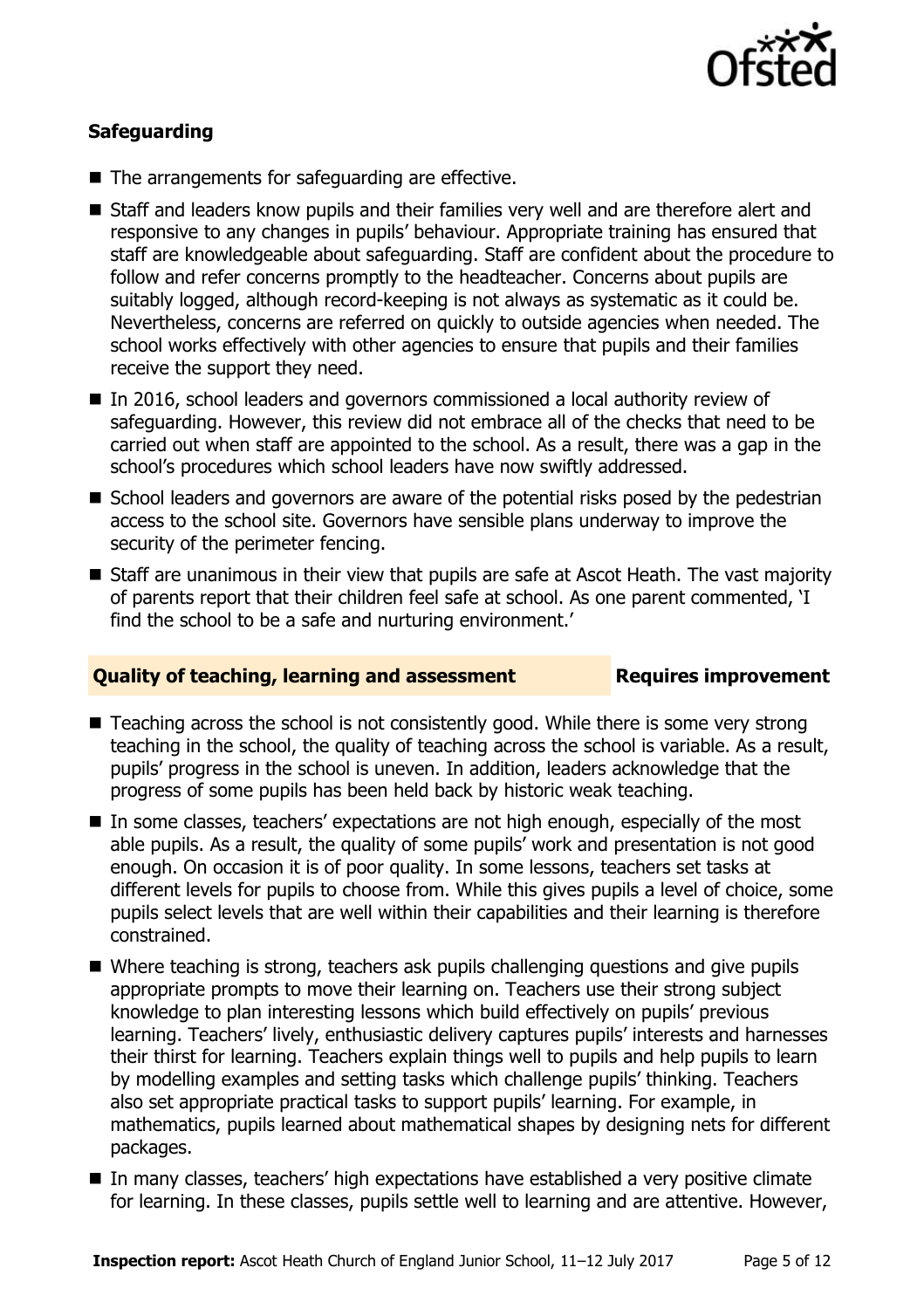

this is not consistent across the school. In some classes, and at other times of the day, teachers do not set high enough standards for pupils' behaviour or attention. As a result, pupils are not as focused on their learning as they could be and there is a less purposeful environment for learning.

- Teachers set interesting homework tasks which pupils enjoy. Parents support pupils' learning at home very well. A number of parents and pupils commented positively about homework tasks and appreciate the element of choice that teachers give them.
- In most classes, pupils with special education needs and/or disabilities are supported well. However, in some classes pupils are not encouraged to work as independently as they can. As a result, some pupils are over-reliant on adult support. Leaders acknowledge this and are already addressing this issue.
- Teachers provide many opportunities for pupils to develop their writing across the wider curriculum. Pupils' writing is generally promoted well and this has resulted in most pupils making strong progress and achieving well in writing. Teachers effectively include aspects of grammar and spelling in pupils' writing tasks and give pupils helpful prompt cards to support their learning.
- Reading is suitably encouraged, and teachers plan many topics around narrative texts. However, in some classes, teachers do not give sufficient guidance to enable pupils to develop a deeper level of understanding, for example how specific word choices, literary techniques or phrases convey meaning or feeling.
- In mathematics, teachers ensure that pupils have plentiful opportunities to develop their calculation skills and understanding of number, including fractions. However, problem-solving is less evident in pupils' learning in mathematics. In many classes, pupils typically repeat multiple calculations of a similar level of difficulty when they are capable and ready to move on to harder work and apply their skills.
- Leaders also recognise that pupils often spend a relatively short time on some aspects of mathematics before moving on to something different. This practice results in pupils having insufficient opportunities to develop a deeper level of understanding. Leaders acknowledge this and have plans to address this through further staff training.
- Where teaching is strong, teachers provide effective feedback to pupils to help them understand how well they are doing and how they can improve their work. However, this is not consistent across the school and many pupils are unclear about their next learning steps. Leaders acknowledge that in some classes, teachers do not follow the school's approach to marking and feedback.

### **Personal development, behaviour and welfare Fig. 2.1 Requires improvement**

### **Personal development and welfare**

■ The school's work to promote pupils' personal development and welfare is good. Pupils are confident and enjoy speaking to visitors about their learning and achievements. They wear their uniform with pride and they speak positively about the many different extra-curricular activities they take part in. Pupils have a growing understanding about the importance of learning at school and how this will help them in the future. As one pupil explained, 'You need to focus so you can be successful and have a career.'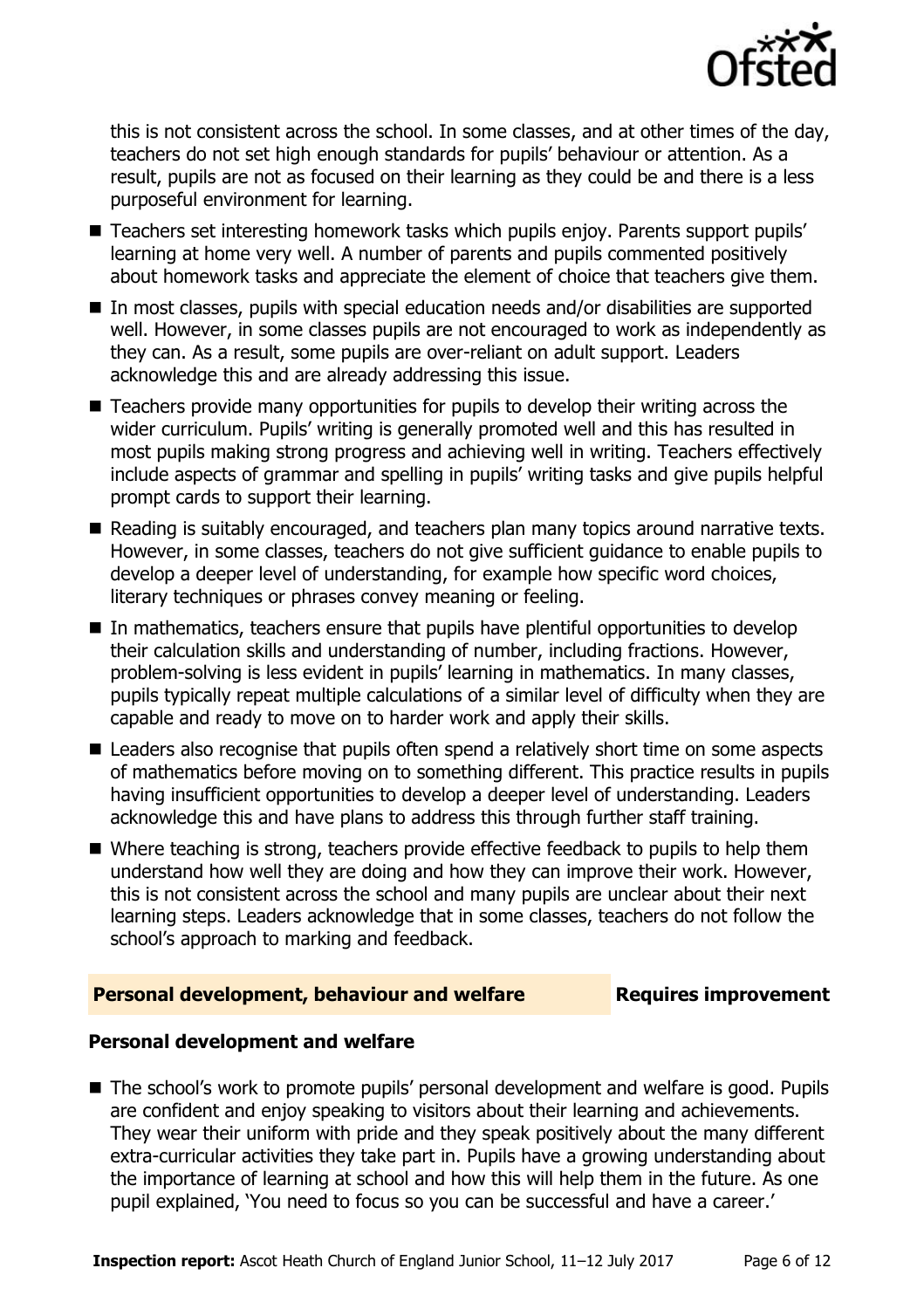

- **Pupils enjoy school, are happy and feel safe. They are confident that there is always an** adult they can speak to if they have a concern or a worry. The school's work about online safety ensures that pupils know how to keep themselves safe when accessing the internet. The family support worker provides appropriate guidance and support to pupils who have emotional difficulties and who find learning challenging.
- **Pupils report that on the rare occasions that bullying happens, teachers resolve this** quickly. However, some parents who responded to Ofsted's online survey, Parent View, expressed concerns about bullying at the school. The school's records show that there are very few incidents of bullying or other discriminatory behaviour and that any incidents are recorded and followed up appropriately. Pupils willingly act as 'peer mediators', to help resolve any bullying or friendship issues.
- **Pupils speak confidently about the importance of valuing different beliefs. For example,** pupils know that in assembly, while many of them join in with prayers, it is also not a problem if some pupils don't wish to pray because they hold different beliefs.

### **Behaviour**

- The behaviour of pupils requires improvement. Pupils' behaviour in class and around the school is not consistently good. In some classes, learning is interrupted when teachers need to correct pupils' behaviour frequently. However, in some other classes pupils behave well, are courteous and there is a positive climate for learning.
- **Pupils do not consistently comply with adults' requests, for example to stop talking** when the teacher is explaining something, or to walk and not run when entering the school. Some teachers do not have high enough expectations of pupils' behaviour or challenge pupils when they behave inappropriately.
- **Pupils can name and explain the school values of love, hope, joy, strength and service,** and can explain that it is important to show these values in their behaviour. However, while pupils understand the school's values and expectations of behaviour, especially when there is not an adult present, many pupils do not uphold these expectations.
- **Pupils report that their toilet facilities are sometimes spoiled by the behaviour of other** pupils, for example, because some pupils choose to throw wet toilet paper around. In addition, some pupils play roughly during playtimes. While most pupils behave well and are respectful of each other, some pupils are openly disrespectful to other pupils.
- **Pupils'** attendance is above the national average and very few pupils are late for school. The school has worked effectively with families to improve the attendance of the few pupils who previously have not attended well. As a result of the school's effective work, the proportion of pupils who are persistently late has continued to decline.

### **Outcomes for pupils Requires improvement**

■ Outcomes are not good because across the school, pupils' progress is uneven. Over time, some pupils have not made consistently good progress, particularly the most able pupils. Some pupils have not sustained the high standards they had achieved when they entered the school, especially in reading. This is due to inconsistencies in the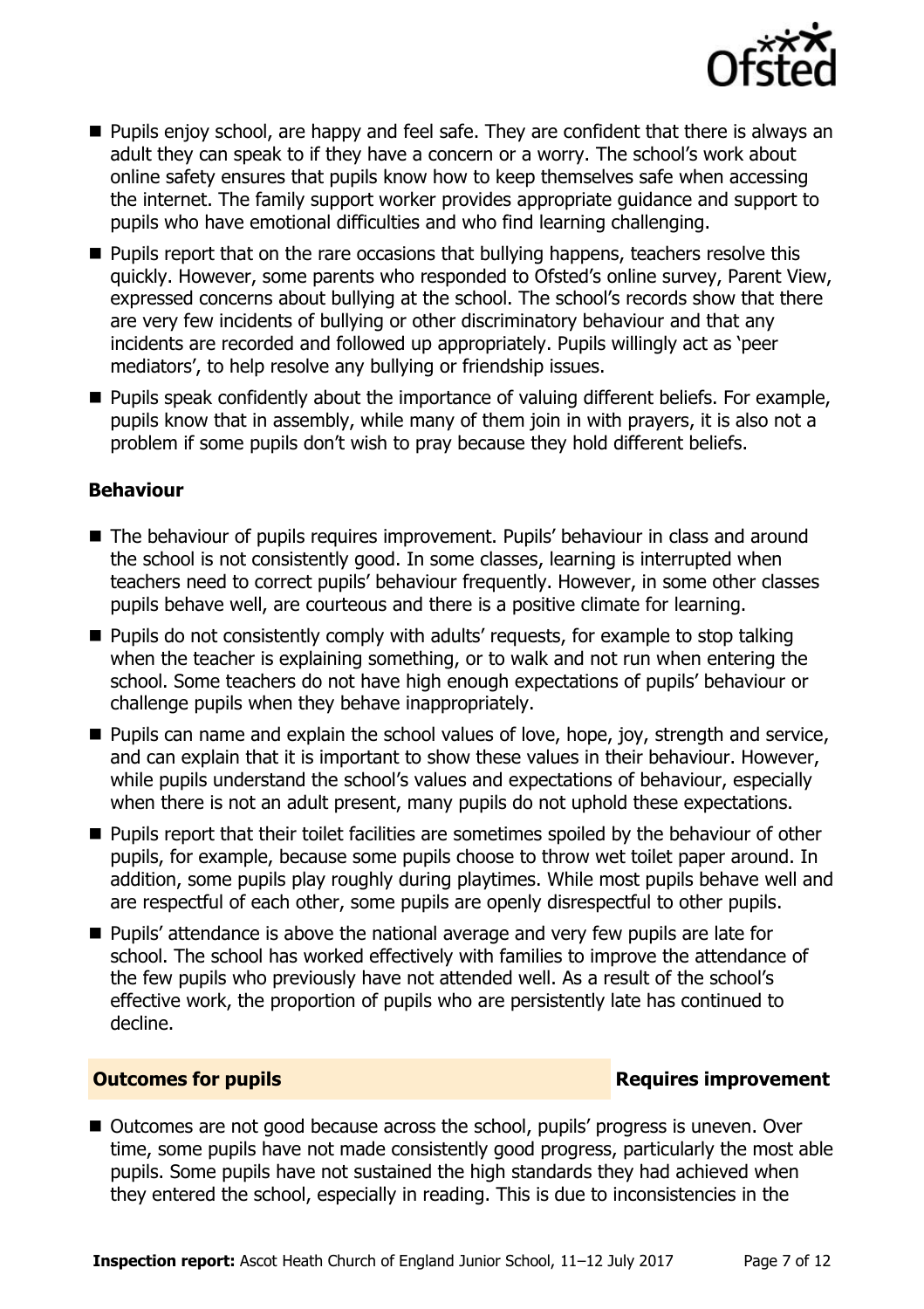

quality of teaching over time.

- The most able pupils do not achieve as well as they could. Pupils enter the school with standards beyond what is expected at their age at key stage 1. However, progress is uneven and not sustained over time. In some year groups, pupils with high prior attainment are not progressing as well as they could. Currently, too few pupils are working at a greater depth of learning in reading.
- Leaders acknowledge that while pupils' spelling is not as accurate as it could be, and they are taking steps to address this issue, it is too soon to see the impact of leaders' actions. In subjects across the wider curriculum, pupils make reasonable progress. However, the quality of their work and presentation is too variable.
- $\blacksquare$  By the end of Year 6, the proportion of pupils at the expected standard in writing is well above the national average. The many opportunities pupils have to write in a range of genres enable them to develop their writing well. As a result, pupils achieve well and their punctuation, sentence construction and quality of writing improves well over time.
- In mathematics, pupils become more fluent and confident when calculating. Pupils set out their work clearly and use appropriate, efficient written calculations. However, pupils' problem-solving skills and reasoning are not as well developed.
- In previous years, there have been some variations in boys' and girls' progress. Leaders are fully aware of this and have taken steps to promote boys' reading and enable boys to achieve as well as girls. However, the gap between boys and girls persists, particularly in reading, although it is beginning to diminish.
- In 2016, pupils who have special educational needs and/or disabilities made much slower progress than other pupils, especially in reading and mathematics. This group of pupils are now making better progress in writing and mathematics. However, their progress in reading is not as strong. As a result, the gap in their achievement in reading and that of other pupils is widening. Disadvantaged pupils are making similar progress to other pupils. However, the very small numbers in each cohort do not make for meaningful comparison.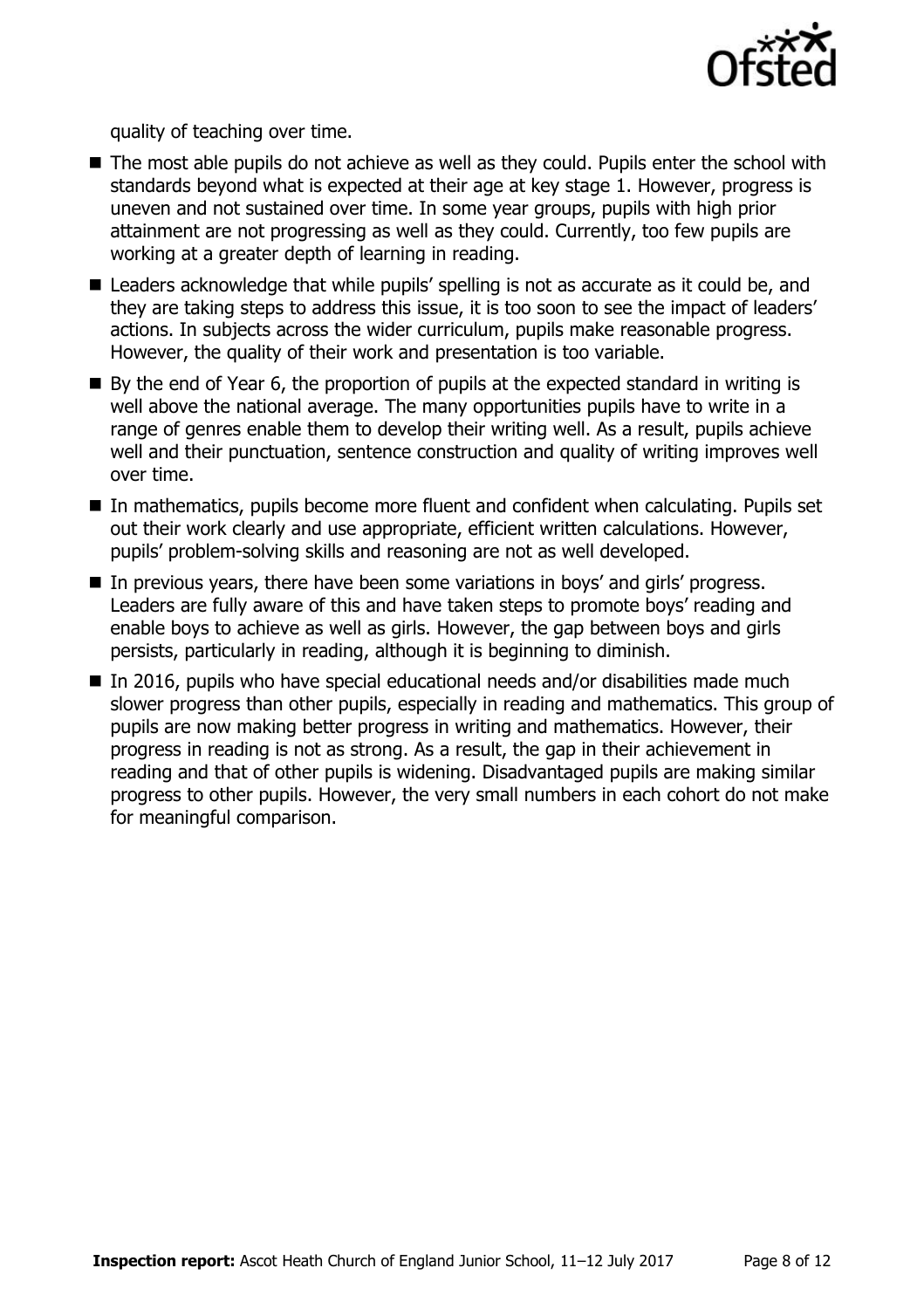

# **School details**

| Unique reference number | 109986                  |
|-------------------------|-------------------------|
| Local authority         | <b>Bracknell Forest</b> |
| Inspection number       | 10019418                |

This inspection was carried out under section 8 of the Education Act 2005. The inspection was also deemed a section 5 inspection under the same Act.

| Type of school                      | <b>Junior</b>                                      |
|-------------------------------------|----------------------------------------------------|
| School category                     | Voluntary controlled                               |
| Age range of pupils                 | 7 to 11                                            |
| <b>Gender of pupils</b>             | Mixed                                              |
| Number of pupils on the school roll | 237                                                |
| Appropriate authority               | The governing body                                 |
| Chair                               | Claire Benneyworth                                 |
| <b>Headteacher</b>                  | Sarah Theaker                                      |
| Telephone number                    | 01344 883353                                       |
| Website                             | www.ascotheathcejuniorschool.co.uk                 |
| Email address                       | admin@office.ascot-jun.bracknell-<br>forest.sch.uk |
| Date of previous inspection         | 9-10 November 2011                                 |

### **Information about this school**

- Ascot Heath Junior School is smaller than the average-sized primary school. There are currently eight classes in the school.
- Most pupils are of White British heritage.
- $\blacksquare$  The proportion of disadvantaged pupils is below the national average.
- The proportion of pupils who have special educational needs and/or disabilities is similar to the national average.
- The current headteacher was in post at the school at the time of the previous inspection in 2011. There have been many other changes of staff and governors since this time.
- Very few pupils join or leave the school at times other than at the normal point of transfer.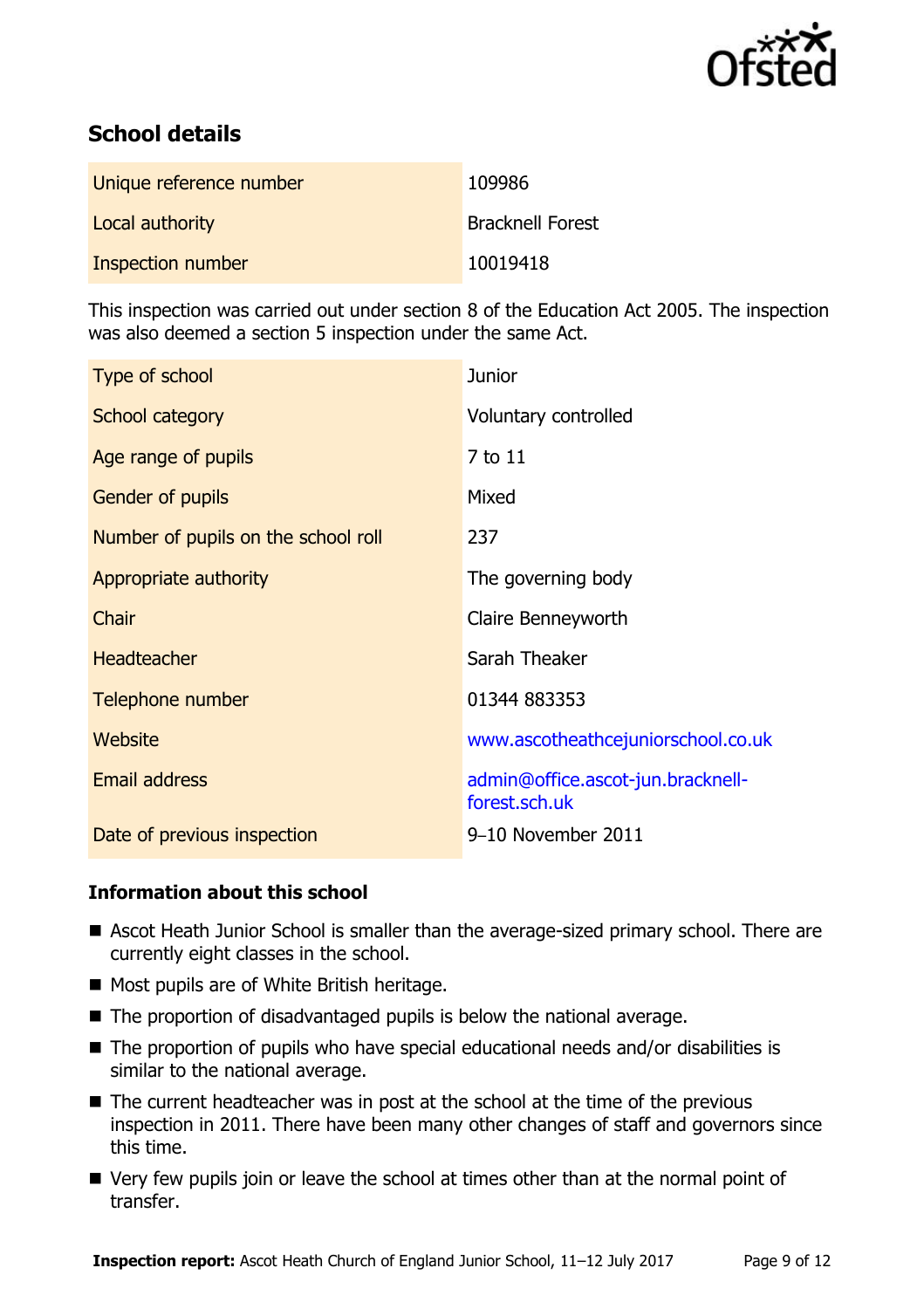

- The school meets the floor standards, which set out the government's minimum expectations for pupils' attainment and progress by the end of Year 6.
- The school does not meet requirements on the publication of information about the curriculum, pupils' average progress and scaled scores in the key stage 2 tests and the school's accessibility plan.
- There is a holiday club which operates during the school holidays. This is run by a private company which has separate Ofsted registration.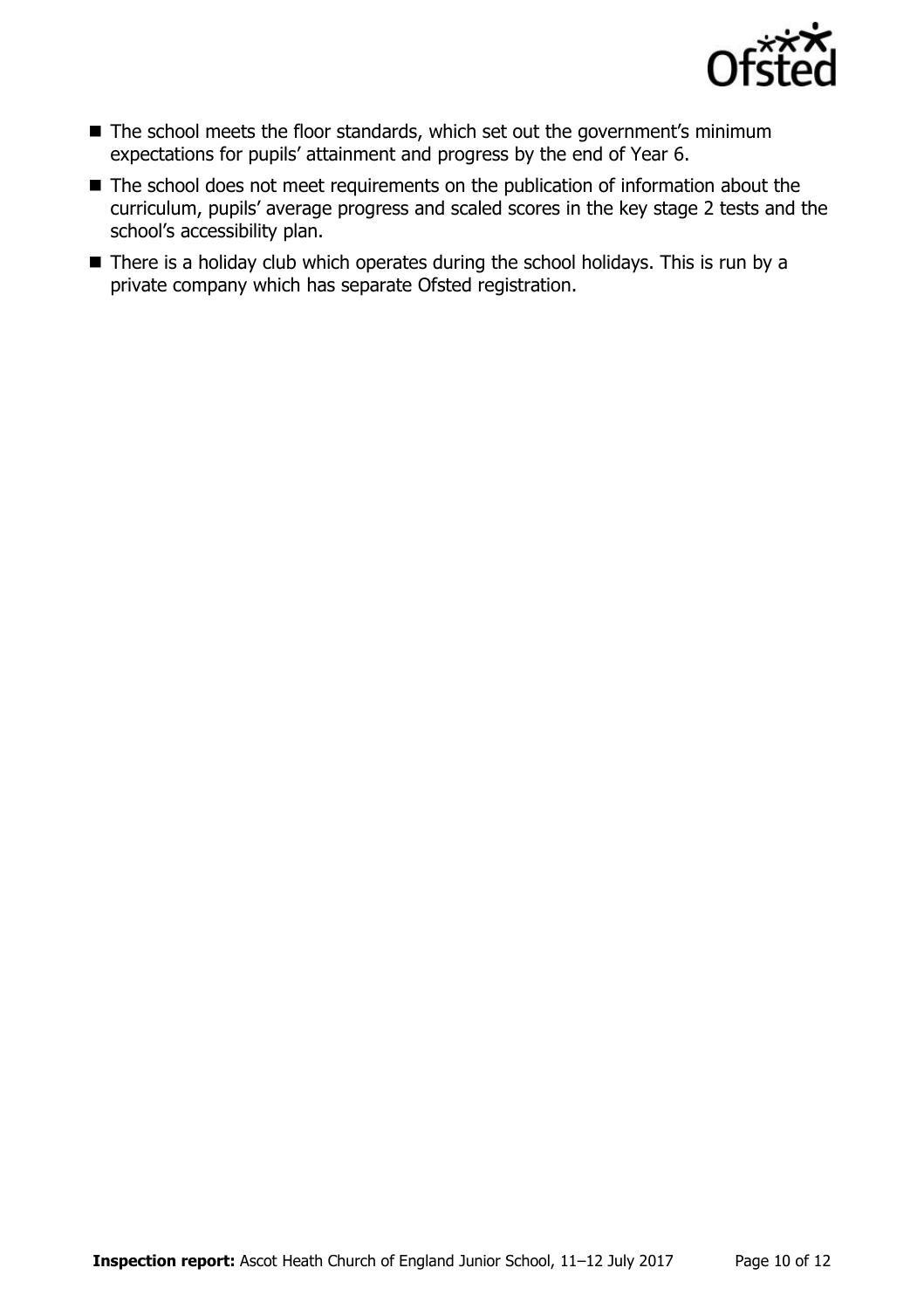

# **Information about this inspection**

- Inspectors observed learning in all classrooms and conducted two learning walks with the headteacher.
- **Inspectors held meetings and discussed pupils' progress with senior leaders. Inspectors** also met with six members of the governing body and held a telephone conversation with a representative from the local authority.
- Inspectors looked at pupils' work in books and discussed pupils' progress and achievement with leaders.
- **Inspectors spoke to pupils informally during lessons, asked them about their learning** and listened to them read. Inspectors observed and spoke to pupils during playtime and lunchtime. Inspectors also met pupils from the school council and took account of pupils' views from the 202 pupil survey responses.
- Parents' views were taken into account through discussions held before school, the 89 responses to Ofsted's online survey, Parent View, and parents' free-text comments.
- **Inspectors also took account of the views of staff in meetings and through the 23** responses to the staff questionnaire.
- Inspectors checked records and documentation relating to: safeguarding: behaviour: attendance; governors' meetings; staff performance management; leaders' evaluation of the school's work and monitoring records; as well as a wide range of other school documentation.
- Inspectors reviewed the checks made on staff about their suitability to work with children.

### **Inspection team**

| Sue Cox, lead inspector | Her Majesty's Inspector |
|-------------------------|-------------------------|
| James Munt              | Ofsted Inspector        |
| <b>Kevin Burrell</b>    | Ofsted Inspector        |